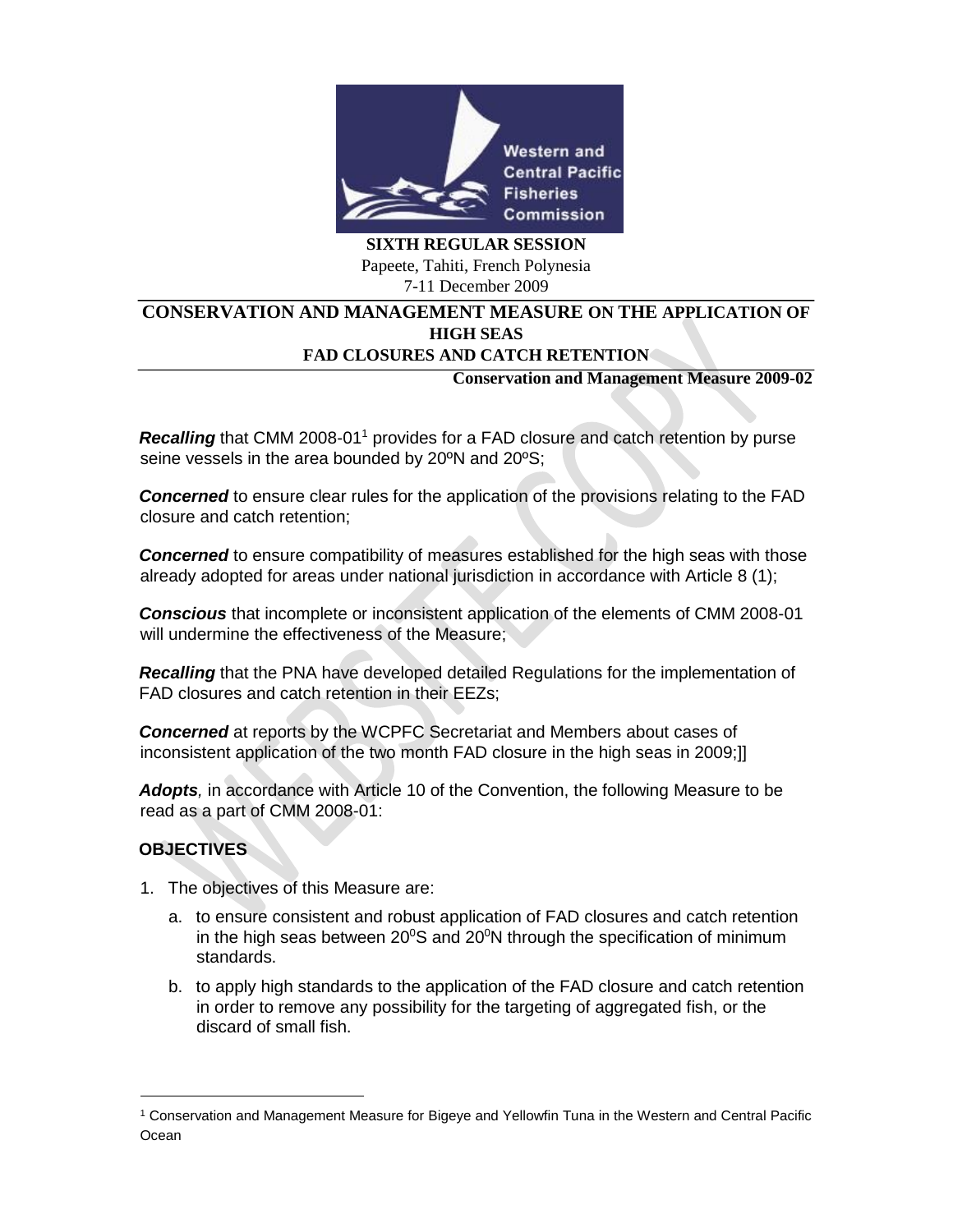2. Each CCM shall take the necessary measures to ensure that purse seine vessels flying its flag on the high seas comply with these rules in the application of the provisions of CMM 2008-01 relating to a FAD closure and catch retention.

# **Rules for FAD Closure**

3. The definition of a FAD in footnote 1 to CMM 2008-01 shall be interpreted as including:

*"any object or group of objects, of any size, that has or has not been deployed, that is living or non-living, including but not limited to [buoys,](http://en.wikipedia.org/wiki/Buoy) floats, netting, webbing, plastics, bamboo, logs and whale sharks floating on or near the surface of the water that fish may associate with"* 

- 4. During the FAD closure period specified in CMM 2008-01, no purse seine vessel shall conduct any part of a set within one nautical mile of a FAD. That is, at no time may the vessel or any of its fishing gear or tenders be located within one nautical mile of a FAD while a set is being conducted.
- 5. The operator of a vessel shall not allow the vessel to be used to aggregate fish, or to move aggregated fish including using underwater lights and chumming.
- 6. A FAD and/or associated electronic equipment shall not be retrieved by a vessel during the period of a FAD closure unless:
	- a. the FAD and/or associated electronic equipment are retrieved and kept on board the vessel until landed or until the end of the closure; and
	- b. the vessel does not conduct any set either for a period of seven (7) days after retrieval or within a fifty (50) mile radius of the point of retrieval of any FAD.
- 7. In addition to paragraph 6, vessels shall not be used to operate in cooperation with each other in order to catch aggregated fish. No vessel shall conduct any set during the prohibition period within one nautical mile of a point where a FAD has been retrieved by another vessel within twenty four (24) hours immediately preceding the set.

# **Rules for Catch Retention**

- 8. Where the operator of a vessel determines that fish should not be retained on board for reasons related to the size, marketability, or species composition, the fish shall only be released before the net is fully pursed and one half of the net has been retrieved.
- 9. Where the operator of a vessel determines that fish should not be retained on board because they are "unfit for human consumption", the following definitions shall be applied:
	- a. "unfit for human consumption" includes, but is not limited to fish that:
		- i. is meshed or crushed in the purse seine net; or
		- ii. is damaged due to shark or whale depredation; or
		- iii. has died and spoiled in the net where a gear failure has prevented both the normal retrieval of the net and catch and efforts to release the fish alive; and